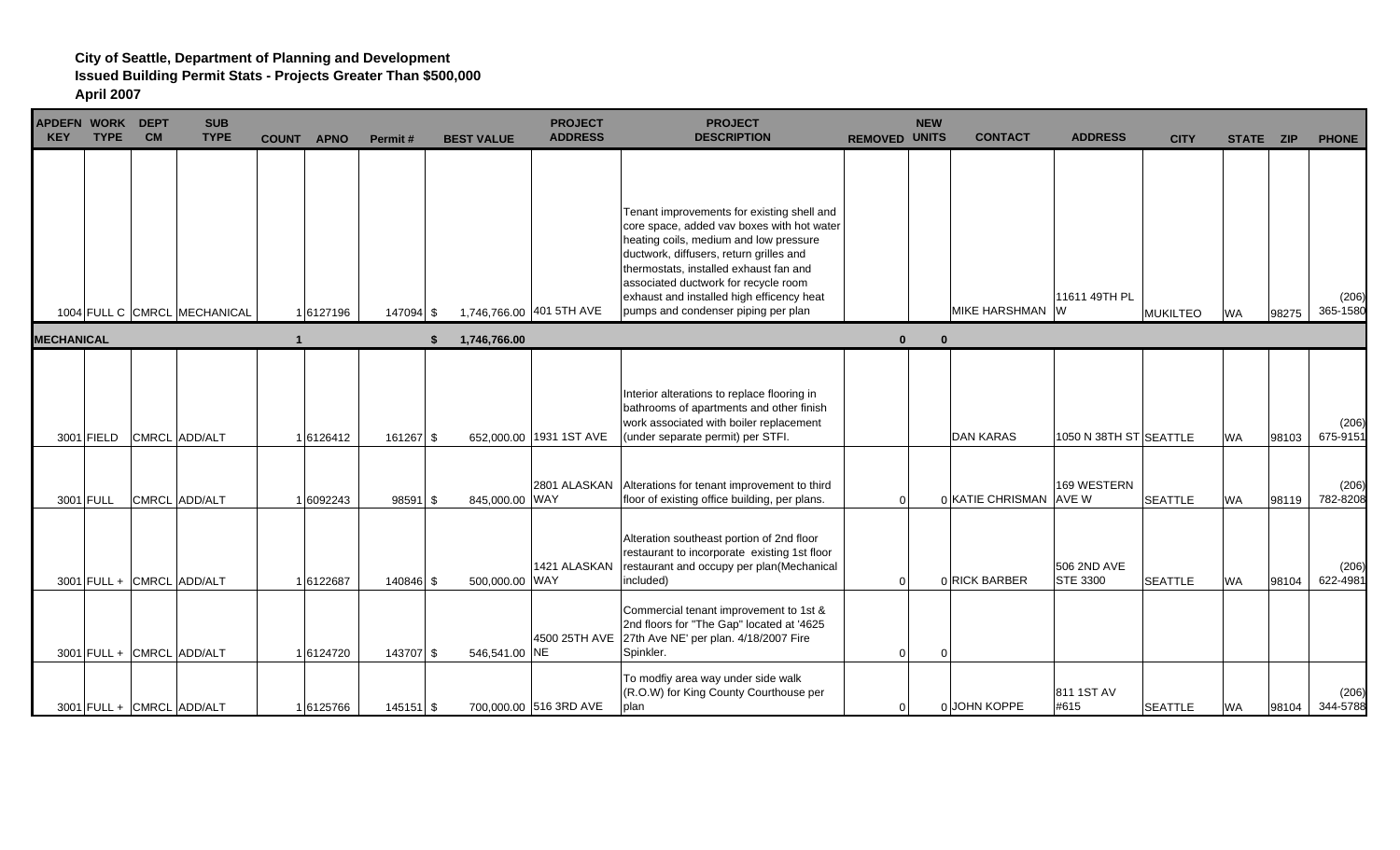| APDEFN WORK DEPT<br><b>KEY</b> | <b>TYPE</b> | <b>CM</b> | <b>SUB</b><br><b>TYPE</b> | <b>COUNT</b> | <b>APNO</b> | Permit#     | <b>BEST VALUE</b> | <b>PROJECT</b><br><b>ADDRESS</b>    | <b>PROJECT</b><br><b>DESCRIPTION</b>                                                                                                                                                                                                                | <b>REMOVED UNITS</b> | <b>NEW</b> | <b>CONTACT</b>                 | <b>ADDRESS</b>                            | <b>CITY</b>    | STATE ZIP |       | <b>PHONE</b>      |
|--------------------------------|-------------|-----------|---------------------------|--------------|-------------|-------------|-------------------|-------------------------------------|-----------------------------------------------------------------------------------------------------------------------------------------------------------------------------------------------------------------------------------------------------|----------------------|------------|--------------------------------|-------------------------------------------|----------------|-----------|-------|-------------------|
|                                |             |           | 3001 FULL + CMRCL ADD/ALT |              | 1 6124895   | 143960 \$   |                   | 750,000,00 83 S KING ST             | Alterations to east portion of first floor.<br>Change of use from administrative office to<br>indoor participant sports and recreation and<br>occupy as gymnasium, per plan.                                                                        |                      |            | 0 CAMILLA ALLEN                | 223 YALE AVE                              | <b>SEATTLE</b> | <b>WA</b> | 98109 | (206)<br>223-5128 |
|                                |             |           | 3001 FULL + CMRCL ADD/ALT |              | 1 6109165   | 122018 \$   |                   | 800,000,00 600 UNION ST             | Alter retail space SW portion of ground<br>floor, construct 596 sf mezzanine addition<br>within space and occupy as mercantile per<br>plans.                                                                                                        |                      |            | 0 CLAUDIA ROSS                 | 600<br>UNIVERSITY ST<br><b>SUITE 1818</b> | <b>SEATTLE</b> | <b>WA</b> | 98101 | (206)<br>223-4999 |
|                                |             |           | 3001 FULL + CMRCL ADD/ALT |              | 1 6119576   | 136673 \$   |                   | 1,500,000.00 1301 4TH AVE           | Tenant improvements for change of use<br>from retail to restaurant 4th Ave level SE<br>corner of existing mixed-use (Cobb) building<br>and occupy per plan.                                                                                         | $\Omega$             |            | 0 CARRIE HOLMES                | 1215 4TH AVE<br>SUITE 600                 | <b>SEATTLE</b> | <b>WA</b> | 98101 | (206)<br>793-6547 |
|                                |             |           | 3001 FULL + CMRCL ADD/ALT |              | 1 6132431   | 156710 \$   |                   | 2,000,000.00 516 3RD AVE            | Replace the exterior windows of the King<br>County Courthouse, per plan.                                                                                                                                                                            |                      |            | <b>STEPHEN</b><br>0 SWINBURNE  | 500 4TH AVE<br><b>RM320</b>               | <b>SEATTLE</b> | <b>WA</b> | 98104 | (206)<br>296-0624 |
|                                |             |           | 3001 FULL C CMRCL ADD/ALT |              | 1 6092353   | $98740$ \$  | 506,925.00 WAY    | 933 N<br>NORTHLAKE                  | Construct new, 4 story building above<br>existing, water-level parking deck and<br>occupy, all per plan.(Includes parking<br>garage, caretaker's unit and storage space;<br>all accessory to Lee's Moorings, an existing<br>floating home moorage). | $\Omega$             |            | 1 RON WRIGHT                   | 2003 WESTERN<br>AV, SUITE #300 SEATTLE    |                | <b>WA</b> | 98121 | (206)<br>728-4248 |
|                                |             |           | 3001 FULL C CMRCL ADD/ALT |              | 1 6118410   | $135081$ \$ | 523,000.00 WAY S  | <b>7343 EAST</b><br><b>MARGINAL</b> | Initial tenant improvements to existing<br>warehouse office, construct mezzanine add,<br>and workout room add 2nd floor, north, and<br>striping existing 11 parking stalls, all per<br>blans.                                                       | $\Omega$             |            | <b>HAROLD</b><br>0 CHRISTENSEN | 130 LAKESIDE<br>AV SUITE# 250 SEATTLE     |                | <b>WA</b> | 98122 | (206)<br>325-2553 |
|                                |             |           | 3001 FULL C CMRCL ADD/ALT |              | 1 6095738   | $113352$ \$ | 550,000.00 AVE NE | 12535 15TH                          | Substantial alteration including T.I. for<br>convert warehouse to offices including add<br>surface parking and occupy, per plans and<br>A/P#3005543.                                                                                                | $\Omega$             |            | 0 BRIAN ROBINSON SUITE A       | 2622 NW<br><b>MARKET ST,</b>              | <b>SEATTLE</b> | <b>WA</b> | 98107 | (206)<br>349-6447 |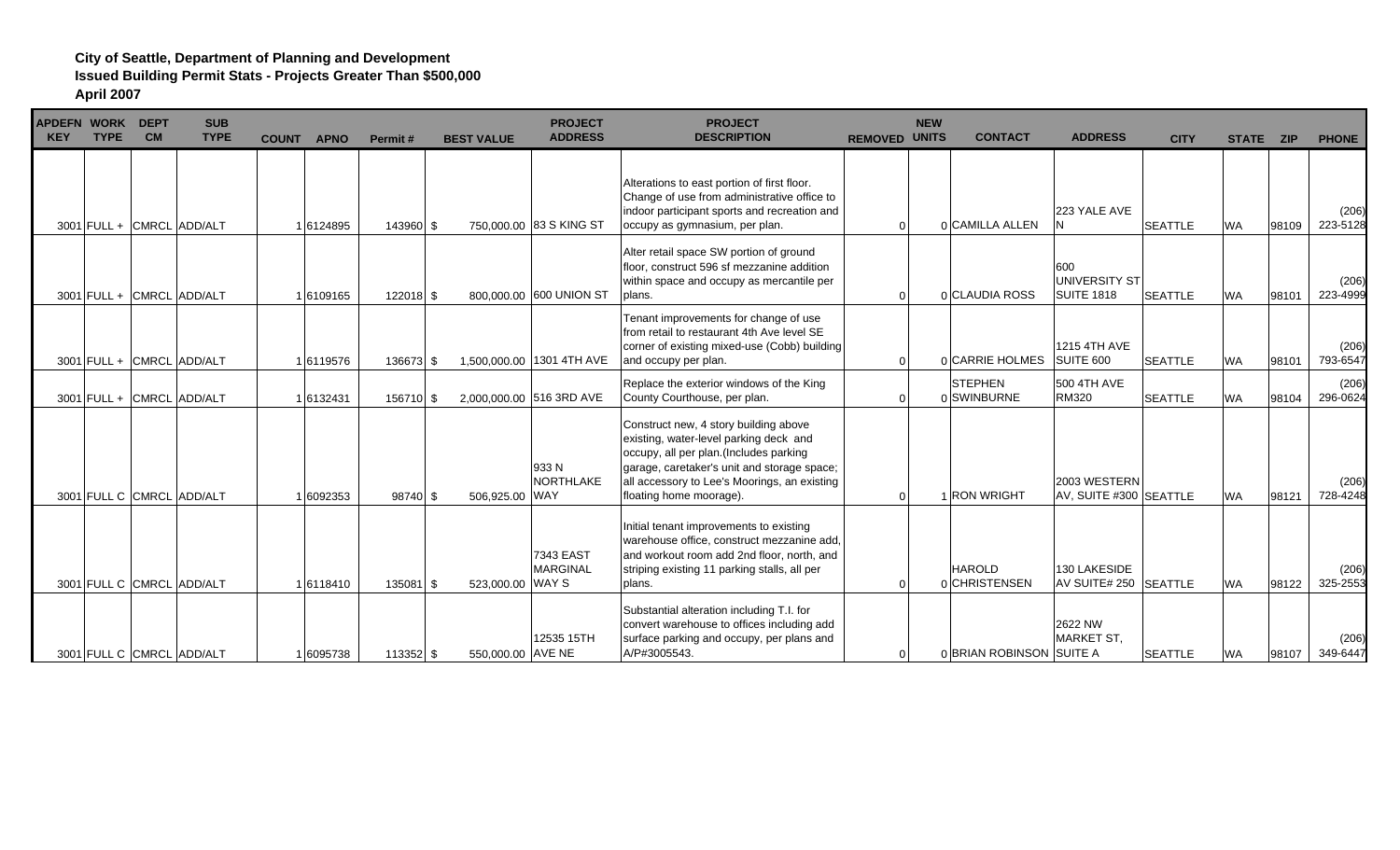| <b>KEY</b> | <b>APDEFN WORK</b><br><b>TYPE</b> | <b>DEPT</b><br><b>CM</b> | <b>SUB</b><br><b>TYPE</b> | <b>COUNT</b> | <b>APNO</b> | Permit#     | <b>BEST VALUE</b> | <b>PROJECT</b><br><b>ADDRESS</b>   | <b>PROJECT</b><br><b>DESCRIPTION</b>                                                                                                                                                                                                                                                                                        | <b>REMOVED</b> | <b>NEW</b><br><b>UNITS</b> | <b>CONTACT</b>              | <b>ADDRESS</b>                             | <b>CITY</b>    | STATE ZIP |       | <b>PHONE</b>      |
|------------|-----------------------------------|--------------------------|---------------------------|--------------|-------------|-------------|-------------------|------------------------------------|-----------------------------------------------------------------------------------------------------------------------------------------------------------------------------------------------------------------------------------------------------------------------------------------------------------------------------|----------------|----------------------------|-----------------------------|--------------------------------------------|----------------|-----------|-------|-------------------|
|            |                                   |                          | 3001 FULL C CMRCL ADD/ALT |              | 1 6093075   | 99798 \$    | 618,300.00 AVE NW | 6017 SEAVIEW                       | Tenant improvements including new second<br>floor framing to establish use as marine<br>retail sales + service in existing 2-story<br>comm bldg and occupy per plan (shell +<br>core upgrades under PTS #2409625).                                                                                                          | $\Omega$       |                            | <b>GREGORY</b><br>1 WHARTON | 2401 ELLIOTT<br><b>AVENUE SUITE</b><br>100 | <b>SEATTLE</b> | <b>WA</b> | 98121 | (206)<br>587-3797 |
|            |                                   |                          | 3001 FULL C CMRCL ADD/ALT |              | 1 6077737   | $81545$ \$  | 700,000.00 AVE N  |                                    | Substantial alterations and change use of<br>portions of existing religious facility, 1st floor<br>to be restaurant/community center and<br>portion of third floor to caretaker's quarters<br>and administrative office. The remainder of<br>4272 FREMONT the buiding to remain religious facility and<br>occupy per plans. | $\Omega$       |                            | 1 MIKE BUTRIM               | 5135 BALLARD<br><b>AVE NW</b>              | <b>SEATTLE</b> | <b>WA</b> | 98107 | (206)<br>784-1614 |
|            |                                   |                          | 3001 FULL C CMRCL ADD/ALT |              | 1 6112301   | 126498 \$   | 750,000.00 WAY N  | 9600 COLLEGE                       | Interior ti to approximately 12,000 sf of<br>space over the north ends of floors one and<br>two of the N Seattle Community college,<br>College Center Building. Work requires for<br>reconfiguration of walls and rooms to suit<br>new TI and includes mechanical, electrical<br>and special system upgrades.per plan       | $\Omega$       |                            | 0 MARK PARKER               | 1115 N 40TH ST SEATTLE                     |                | <b>WA</b> | 98103 | (206)<br>547-7933 |
|            |                                   |                          | 3001 FULL C CMRCL ADD/ALT |              | 1 6101011   | $110724$ \$ |                   | 1.050.000.00 500 5TH AVE W   plan. | Construct canopy over existing atrium,<br>construct addition to 2 north units on the top<br>floor of existing apartment building, per                                                                                                                                                                                       | $\Omega$       |                            | <b>SLAWEK</b><br>0 POROWSKI | 600 N 36TH ST<br>SUITE 328                 | <b>SEATTLE</b> | <b>WA</b> | 98103 | (206)<br>372-1015 |
|            |                                   |                          | 3001 FULL C CMRCL ADD/ALT |              | 1 6124359   | 143233 \$   |                   | 1,108,052.00 1011 PIKE ST          | Commercial TI- renovations with structural<br>to existing hotel(Homewood Suites) per plan<br>(Mechanical included)                                                                                                                                                                                                          | $\Omega$       |                            | 0 JAMES TURNEY              | 15200 52ND<br>AVE S                        | <b>SEATTLE</b> | <b>WA</b> | 98188 | (206)<br>766-8300 |
|            | 3001 FULL                         | <b>INST</b>              | ADD/ALT                   |              | 1 6089067   | $94019$ \$  | 815,000.00 ST     |                                    | 3701 SW 104TH Alterations to Arbor Heights Elementary, per<br>plans.                                                                                                                                                                                                                                                        | $\Omega$       |                            | <b>ANDREW</b><br>0 HICKMAN  | 902 N 2ND ST                               | <b>TACOMA</b>  | <b>WA</b> | 98403 | (253)<br>572-3993 |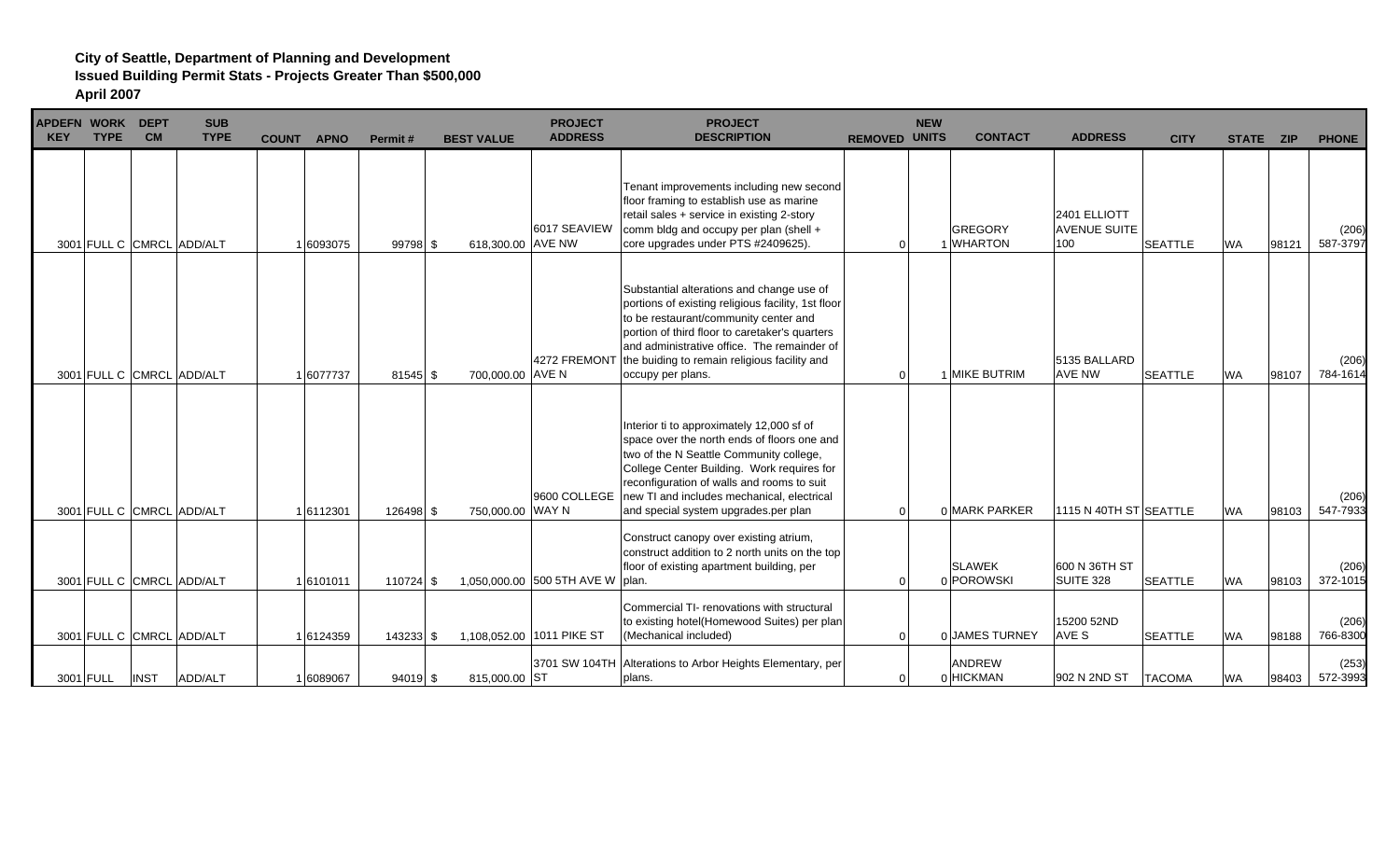| APDEFN WORK DEPT<br><b>KEY</b> | <b>TYPE</b>        | <b>CM</b>  | <b>SUB</b><br><b>TYPE</b> |    | <b>COUNT APNO</b> | Permit#   | <b>BEST VALUE</b> | <b>PROJECT</b><br><b>ADDRESS</b>   | <b>PROJECT</b><br><b>DESCRIPTION</b>                                                                                                                                                                                  | <b>REMOVED</b> | <b>NEW</b><br><b>UNITS</b> | <b>CONTACT</b>                         | <b>ADDRESS</b>                     | <b>CITY</b>    | STATE ZIP |       | <b>PHONE</b>      |
|--------------------------------|--------------------|------------|---------------------------|----|-------------------|-----------|-------------------|------------------------------------|-----------------------------------------------------------------------------------------------------------------------------------------------------------------------------------------------------------------------|----------------|----------------------------|----------------------------------------|------------------------------------|----------------|-----------|-------|-------------------|
|                                | $3001$ FULL + INST |            | ADD/ALT                   |    | 1 6125312         | 144506 \$ |                   | 1,230,000.00 325 9TH AVE           | Alterations to existing Harborview Medical<br>Center located ground level radiolgy<br>department with mechanical, per plan.                                                                                           | $\Omega$       |                            | 0 MICHELLE BENES SUITE 210             | 21911 76TH<br><b>AVENUE W</b>      | <b>EDMONDS</b> | <b>WA</b> | 98026 | (425)<br>778-1530 |
|                                | 3001 FULL C INST   |            | <b>ADD/ALT</b>            |    | 1 6091667         | 97806 \$  | 678,000.00 SW     | 9439 17TH AVE                      | Substantial Alterations - major structural<br>upgrades + tenant improvements for<br>change of use from auto repair to religious<br>facility (West Seattle Bible Church)<br>including mechanicals and occupy per plan. | $\Omega$       |                            | <b>DENNIS</b><br>0 CHRISTIANSON        | 2610 204TH ST<br><b>SW</b>         | LYNNWOOD       | <b>WA</b> | 98036 | (425)<br>778-9233 |
|                                | 3001 FULL C INST   |            | ADD/ALT                   |    | 1 6073035         | 74007 \$  |                   | 2,700,000.00 500 5TH AVE           | Interior alterations 5th, 6th, upper 7th and<br>lower 7th floors of existing King County Jail<br>bldg with mechanical HVAC per plan.                                                                                  | 0              |                            | 0 LORETTA SACHS                        | 1426 ALASKAN<br>WAY, SUITE<br>101  | <b>SEATTLE</b> | <b>WA</b> | 98101 | (206)<br>628-3137 |
|                                | 3001 FULL C INST   |            | ADD/ALT                   |    | 1 6081226         | 82818 \$  |                   | 1200 NE<br>9,706,200.00 PACIFIC ST | Construct 5-Story addition adjacent to<br>existing UW west campus Parking Garage,<br>including 2-story office area for UW Parking<br>& Transportation Services per plans                                              | $\Omega$       |                            | 0 ERIC NOTHDURFT AVE SUITE 501 SEATTLE | 801 SECOND                         |                | <b>WA</b> | 98104 | (206)<br>682-3460 |
| ICOMMERCIAL ADD ALT            |                    |            |                           | 22 |                   |           | 29,229,018.00     |                                    |                                                                                                                                                                                                                       | $\Omega$       | 3                          |                                        |                                    |                |           |       |                   |
|                                | 3001 FIELD         | <b>MF</b>  | ADD/ALT                   |    | 1 6130476         | 160278 \$ | 510,222.00 AVE W  | 500 ELLIOTT                        | Exterior repair and replacement of siding<br>and deck waterproofing to 25 units of<br>existing condiminium complex, Subject to<br>Field Inspection (STFI).                                                            |                |                            | <b>NOAH FOSTER</b>                     | PO BOX 1767                        | <b>DUVALL</b>  | <b>WA</b> | 98019 | (425)<br>788-8441 |
|                                | 3001 FIELD         | <b>MF</b>  | ADD/ALT                   |    | 1 6137682         | 163889 \$ |                   | 865,000.00 2125 1ST AVE            | Non-structural Alterations to existing Condo<br>#3301 per subject to field inspection                                                                                                                                 |                |                            | LEANNE HOLDER                          | 4001 AURORA<br>AV N                | <b>SEATTLE</b> | <b>WA</b> | 98103 | (206)<br>510-6155 |
|                                | 3001 FULL          | MF         | ADD/ALT                   |    | 1 6135746         | 161208 \$ | 1,300,000.00 DR W | 2253 GILMAN                        | Repair and replace roofing materials and<br>siding per EHB 1848 as an Inspector<br><b>Authorized Permit.</b>                                                                                                          | $\Omega$       |                            | 0 RON WARD                             | 1806 MARINE<br>DR NE               | MARYSVILLE WA  |           | 98271 | (425)<br>754-1445 |
|                                | 3001 FULL          | <b>IMF</b> | ADD/ALT                   |    | 1 6130598         | 154160 \$ | 3,392,000.00 AVE  |                                    | Alterations to replace windows stucco and<br>1009 WESTERN moisture damaged repair to floors 11-13 of<br>existing condominiums, per plan                                                                               |                |                            | <b>CLEMENS</b><br>0 ROSSELL            | 80 YESLER<br>WAY SUITE 200 SEATTLE |                | <b>WA</b> | 98104 | (206)<br>467-0054 |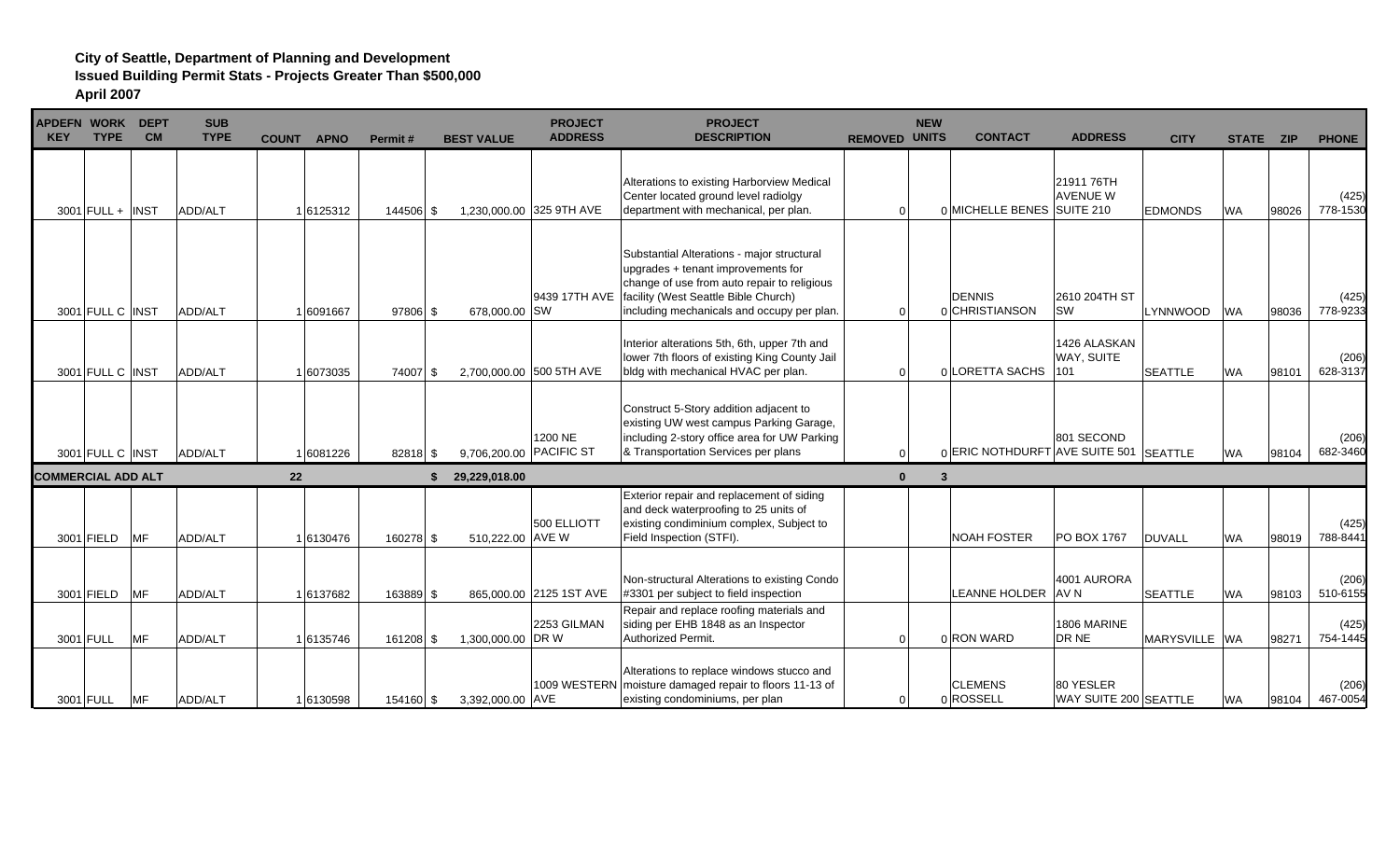| <b>APDEFN WORK DEPT</b><br><b>KEY</b> | <b>TYPE</b>           | <b>CM</b> | <b>SUB</b><br><b>TYPE</b> | <b>COUNT</b> | <b>APNO</b> | Permit#     | <b>BEST VALUE</b>   | <b>PROJECT</b><br><b>ADDRESS</b> | <b>PROJECT</b><br><b>DESCRIPTION</b>                                                                                                                                                                                                          | <b>REMOVED UNITS</b> | <b>NEW</b>   | <b>CONTACT</b>                            | <b>ADDRESS</b>                           | <b>CITY</b>           | STATE ZIP |       | <b>PHONE</b>      |
|---------------------------------------|-----------------------|-----------|---------------------------|--------------|-------------|-------------|---------------------|----------------------------------|-----------------------------------------------------------------------------------------------------------------------------------------------------------------------------------------------------------------------------------------------|----------------------|--------------|-------------------------------------------|------------------------------------------|-----------------------|-----------|-------|-------------------|
|                                       | 3001 FULL C MF        |           | ADD/ALT                   |              | 1 6080882   | $103246$ \$ | $1,003,000.00$ S    |                                  | Substantial alteration of existing building<br>4900 39TH AVE and addition(previously an 8 unit apartment)<br>to a 4 unit townhome per plan                                                                                                    | $\Omega$             |              | $_0$ JERRY CHIHARA   PO BOX 14253 SEATTLE |                                          |                       | <b>WA</b> | 98114 | (206)<br>381-3961 |
| <b>MULTIFAMILY ADD ALT</b>            |                       |           |                           | 5            |             | \$          | 7,070,222.00        |                                  |                                                                                                                                                                                                                                               | $\mathbf{0}$         | $\mathbf{0}$ |                                           |                                          |                       |           |       |                   |
|                                       | 3001 FULL C SF/D      |           | ADD/ALT                   |              | 16112685    | 127036 \$   | 555,234.00 SEOLA LN | 3409 SW                          | Construct additions to and alter existing<br>single family dwelling, per plan.                                                                                                                                                                |                      |              | 0 TESS WEGIER                             | 4422 BAGLEY<br><b>AVE N SUITE</b><br>111 | <b>SEATTLE</b>        | <b>WA</b> | 98103 | (206)<br>228-2009 |
| <b>SINGLE FAMILY ADD ALT</b>          |                       |           |                           | $\mathbf 1$  |             | \$          | 555,234.00          |                                  |                                                                                                                                                                                                                                               | $\bf{0}$             | $\Omega$     |                                           |                                          |                       |           |       |                   |
|                                       | 3001 FULL C CMRCL NEW |           |                           |              | 1 6103314   | 113882 \$   | 1,063,846.00 AVE N  | <b>8111 STONE</b>                | Eight live-work units totaling 11,291 sq.ft.<br>with surface parking for eight vehicles.<br>Two, 2-unit residential structures (four units<br>total) to be demolished.                                                                        | $\overline{0}$       |              | 8 MARK KNOLL                              | PO BOX 99187                             | <b>SEATTLE</b>        | <b>WA</b> | 98139 | (206)<br>781-1900 |
|                                       | 3001 FULL C CMRCL NEW |           |                           |              | 1 6084572   | $87434$ \$  | 1,429,244.00 WAY S  | 6770 EAST<br><b>MARGINAL</b>     | New training building (D-1) with associated<br>D2 and D3, mechanical included./<br>Construction of new and replacement<br>parking spaces, new pedestrian walks, plaza<br>and landscaping                                                      | $\Omega$             |              | KIETH<br>0 SCHREIBER                      | <b>1221 EAST</b><br>PIKE ST #200         | <b>SEATTLE</b>        | <b>WA</b> | 98122 | (206)<br>682-8300 |
|                                       | 3001 FULL C CMRCL NEW |           |                           |              | 1 6133097   | 157532 \$   | 2,900,000.00 AVE N  |                                  | CONSTRUCT AND OCCUPY 3-STORY<br>MIXED USE OFFICE BUILDING WITH<br><b>ACCESSORY PARKING, SHORING AND</b><br><b>EXCAVATION AND BASE, BUILD PER</b><br>PLAN, PHASE I OF II, BLDG 3E. RE-<br>3301 FREMONT ESTABLISHMENT OF PTS NUMBER<br>2005664. |                      |              | <b>MARY HANNA</b><br>0 MURPHY             | 7350 ALONZO<br><b>AVE NW</b>             | <b>SEATTLE</b>        | <b>WA</b> | 98117 | (206)<br>784-1133 |
|                                       | 3001 FULL C CMRCL NEW |           |                           |              | 1 6097228   |             |                     |                                  | Phase II of III for construction of a six story<br>apartment building with ground floor retail.<br>Foundation and concrete structure through<br>4,492,630.00 401 9TH AVE N 2nd floor slab only this phase, per plans.                         |                      |              | 99 JODI PATTERSON VIEW DR S               | <b>26456 MARINE</b>                      | <b>DES MOINES IWA</b> |           | 98198 | (425)<br>681-4718 |
|                                       | 3001 FULL C CMRCL NEW |           |                           |              | 16102517    | 112790 \$   | 8,000,000.00 AVE E  |                                  | Phase 2 of 3 - Construct new 5-story<br>office/retail building with underground<br>1100 EASTLAKE parking per plan (Structure to grade only<br>this permit).                                                                                   |                      |              | 0 JODI PATTERSON VIEW DR S                | <b>26456 MARINE</b>                      | <b>DES MOINES WA</b>  |           | 98198 | (425)<br>681-4718 |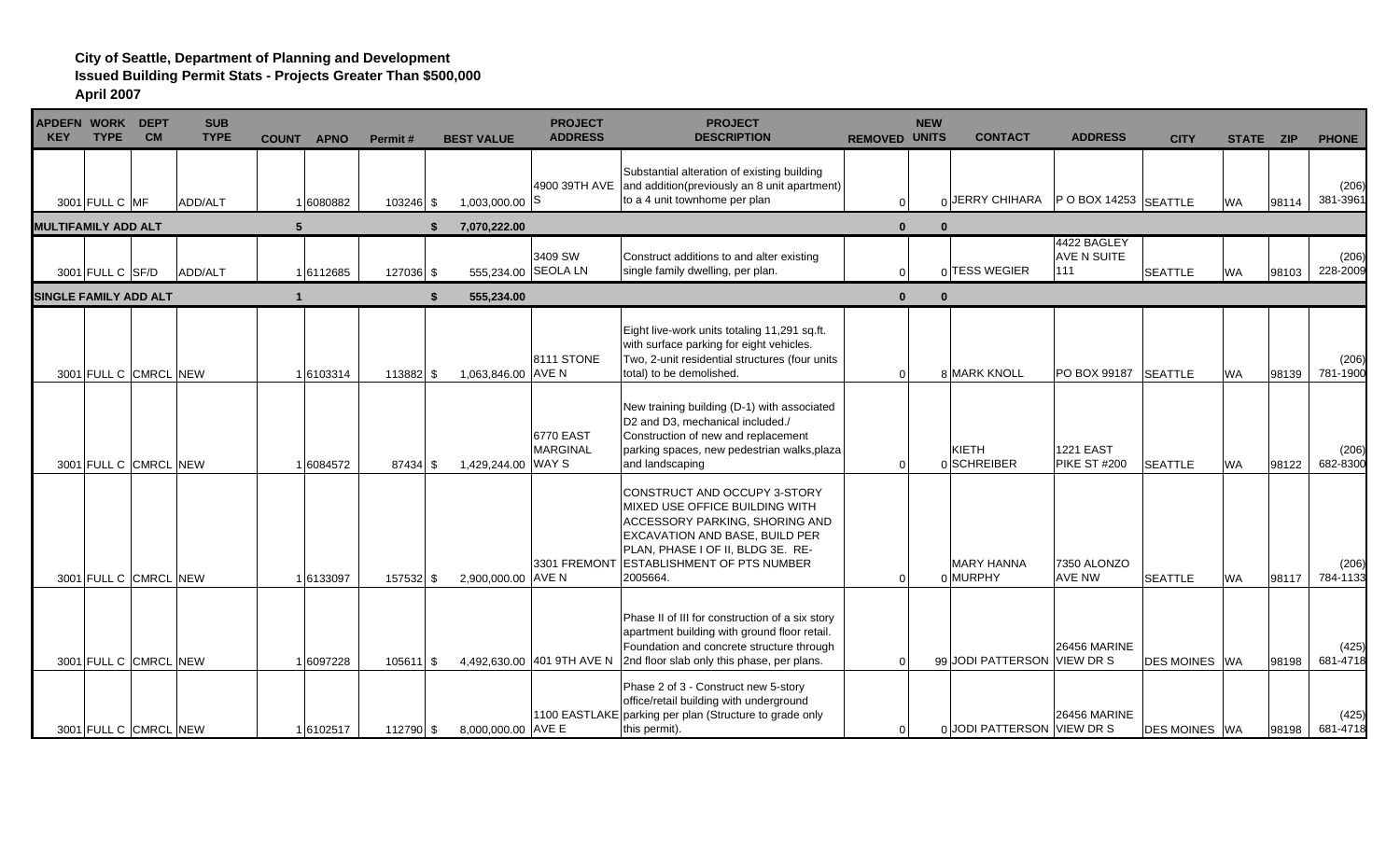| <b>KEY</b> | <b>TYPE</b>           | APDEFN WORK DEPT<br><b>CM</b> | <b>SUB</b><br><b>TYPE</b> | <b>COUNT</b><br><b>APNO</b> | Permit#     | <b>BEST VALUE</b>      | <b>PROJECT</b><br><b>ADDRESS</b>         | <b>PROJECT</b><br><b>DESCRIPTION</b>                                                                                                                                                                                                | <b>NEW</b><br><b>REMOVED UNITS</b> | <b>CONTACT</b>                         | <b>ADDRESS</b>                        | <b>CITY</b>          | STATE ZIP |       | <b>PHONE</b>      |
|------------|-----------------------|-------------------------------|---------------------------|-----------------------------|-------------|------------------------|------------------------------------------|-------------------------------------------------------------------------------------------------------------------------------------------------------------------------------------------------------------------------------------|------------------------------------|----------------------------------------|---------------------------------------|----------------------|-----------|-------|-------------------|
|            |                       | 3001 FULL C CMRCL NEW         |                           | 1 6100666                   | 110269 \$   | 14,535,000.00 ST       | 516 HARRISON                             | Phase II of III for construct an underground<br>parking garage and 1-story of mixed use<br>above, structural framing only to 1st floor<br>plate, no occupancy, per plans and<br>mup#3004967. Test.                                  | $\overline{0}$                     | 0 JODI PATTERSON VIEW DR S             | <b>26456 MARINE</b>                   | <b>DES MOINES</b> WA |           | 98198 | (425)<br>681-4718 |
|            | 3001 FULL C INST      |                               | <b>NEW</b>                | 16104521                    | $115537$ \$ | 27,800,000.00 BROADWAY | 601                                      | PHASE 3 of 4 - Construction of new 7-story<br>hospital tower (Swedish Medical Center)<br>over below-grade parking garage with<br>associated undergrond tunnel per plan /<br>Shell + Core this permit no occupancy.                  |                                    | $_0$ JODI PATTERSON VIEW DR S          | <b>26456 MARINE</b>                   | <b>DES MOINES</b> WA |           | 98198 | (425)<br>681-4718 |
|            | <b>COMMERCIAL NEW</b> |                               |                           | $\overline{7}$              |             | 60.220.720.00          |                                          |                                                                                                                                                                                                                                     | $\mathbf{0}$<br>107                |                                        |                                       |                      |           |       |                   |
|            | 3001 FULL C MF        |                               | <b>NEW</b>                | 1 6108066                   | 120452 \$   |                        | 535.454.00 124 24TH AVE E under 6095063) | Establish use as townhouse and construct<br>one new triplex townhouse and one new<br>4plex townhouse bldg with attached<br>garages per plan. (West building this<br>permit). (Review and processing for 2 AP's                      | $\Omega$                           | 4 MOIRA HAUGHIAN P O BOX 99486 SEATTLE |                                       |                      | <b>WA</b> | 98139 | (206)<br>282-7990 |
|            | 3001 FULL C MF        |                               | <b>NEW</b>                | 6097501                     | 105996 \$   | 578,236.00 AVE SW      | 1609<br><b>CALIFORNIA</b>                | Establish use as townhouse and construct<br>one (2)-unit duplex & one (3)-unit triplex<br>townhouse structure with attached garage<br>per plans. (East triplex this permit).<br>(Review and processing for 2 APs under<br>6097501). |                                    | 3 ANDREW NOVION PO BOX 25810 SEATTLE   |                                       |                      | <b>WA</b> | 98165 | (206)<br>679-7023 |
|            | 3001 FULL C MF        |                               | <b>NEW</b>                | 16101394                    | 111236 \$   | 698,610.00 AVE N       | 7011 LINDEN                              | Establish use as townhouses and construct<br>two (2)-unit townhouse and one (5)-unit<br>townhouses with attached garages per plan<br>(East building this permit). (review &<br>processing for 3 a/ps under 6101394).                | $\Omega$                           | 5 SEAN HANEY                           | 19237 AURORA<br><b>AVENUE N</b>       | <b>SHORELINE</b>     | <b>WA</b> | 98133 | (206)<br>730-9119 |
|            | 3001 FULL C MF        |                               | <b>NEW</b>                | 1 6099574                   | 108784 \$   |                        | 712,000.00 4317 JILL PL S                | <b>ESTABLISH USE AS TOWNHOUSES</b><br>CONSRUCT 4-UNIT TOWNHOUSE W/<br>ATTACHED GARAGES PER PLANS.                                                                                                                                   |                                    | 4 MATT SULLIVAN                        | 1201 ALASKAN<br>WAY SUITE 200 SEATTLE |                      | <b>WA</b> | 98101 | (206)<br>971-3403 |